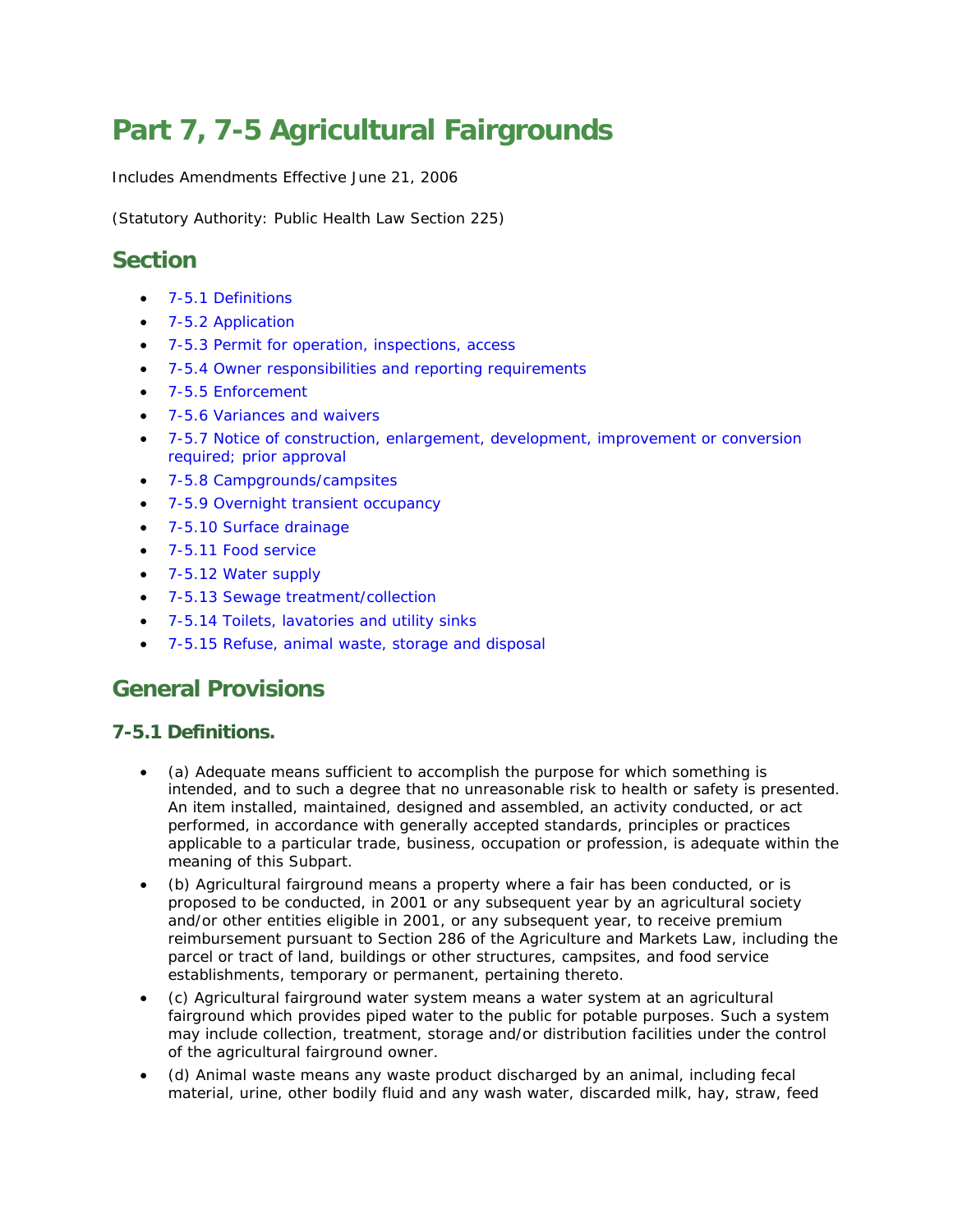and bedding material that has been in contact with or contaminated by such waste product.

- (e) Campground means any parcel or tract of land at an agricultural fairground, including buildings or other structures under the control of any person, where five or more campsites are available for temporary overnight occupancy.
- (f) Campsite means a portion of an agricultural fairground, with or without connections to water supply, electrical service or sewage systems, used by one camping unit.
- (g) Non-public agricultural fairground water system means an agricultural fairground water system that does not receive water from an off-site public water system.
- (h) Permit-issuing official means the State Health Commissioner, the health commissioner or health officer of a city of 50,000 population or more, the health commissioner or health officer of a county or part-county health district, or the State district director having jurisdiction, or any county or public health director having all the powers and duties prescribed in Section 352 of the Public Health Law.
- (i) Person means an individual, group of individuals, partnership, firm, corporation, association, political subdivision, governmental agency, municipality, industry, estate or any other legal entity.
- (j) Potable water means water used for human consumption, food preparation, or handwashing, culinary, bathing or laundry purposes.
- (k) Refuse means all putrescible and nonputrescible solid wastes, including garbage, rubbish, ashes, incinerator residue, street cleanup, dead animals, offal and solid commercial waste.
- (l) Sewage means excreta and the waste from a toilet, privy, bath, shower, sink, lavatory, dishwashing or laundry machine.
- (m) Uniform Code means the State Uniform Fire Prevention and Building Code, 9 NYCRR Volume B, Subtitle S, Chapter 1.
- (n) Water treatment plant shall mean any plant or equipment which, through the addition of chemicals or through aeration, ion exchange, demineralization, coagulation, sedimentation or filtration, or through any other means or combinations of treatment, shall change the physical, chemical, radiological or microbiological quality of water.
- (o) Camping cabin means a hard sided tent or shelter less than 400 square feet in area which is on skids or otherwise designed to be readily moveable and which does not have cooking facilities, sinks, showers, laundry or toilet facilities.
- (p) Camping unit means a tent, camping cabin, recreational vehicle or other type of portable shelter intended, designed or used for temporary human occupancy.
- (q) Recreational vehicle means a vehicular camping unit primarily designed as temporary living quarters for recreational, camping, travel or seasonal use that either has its own motive power or is mounted on or towed by another vehicle. Recreational vehicles include, but are not limited to, camping trailers, fifth wheel trailers, motor homes, park trailers, travel trailers, and truck campers.
- (r) Scavenger equipment means a combination of a portable holding tank, pumping or other waste transfer method, and water tight hose connections, whereby a water tight seal can be made between the sewer connection of a recreational vehicle and a portable holding tank to empty the contents of the recreational vehicle sewage holding tank for transport to an approved sewage disposal system.

## **7-5.2 Application**

The requirements of this Subpart shall apply to all activities and uses at an agricultural fairground and any action by the holder of a permit to operate an agricultural fairground that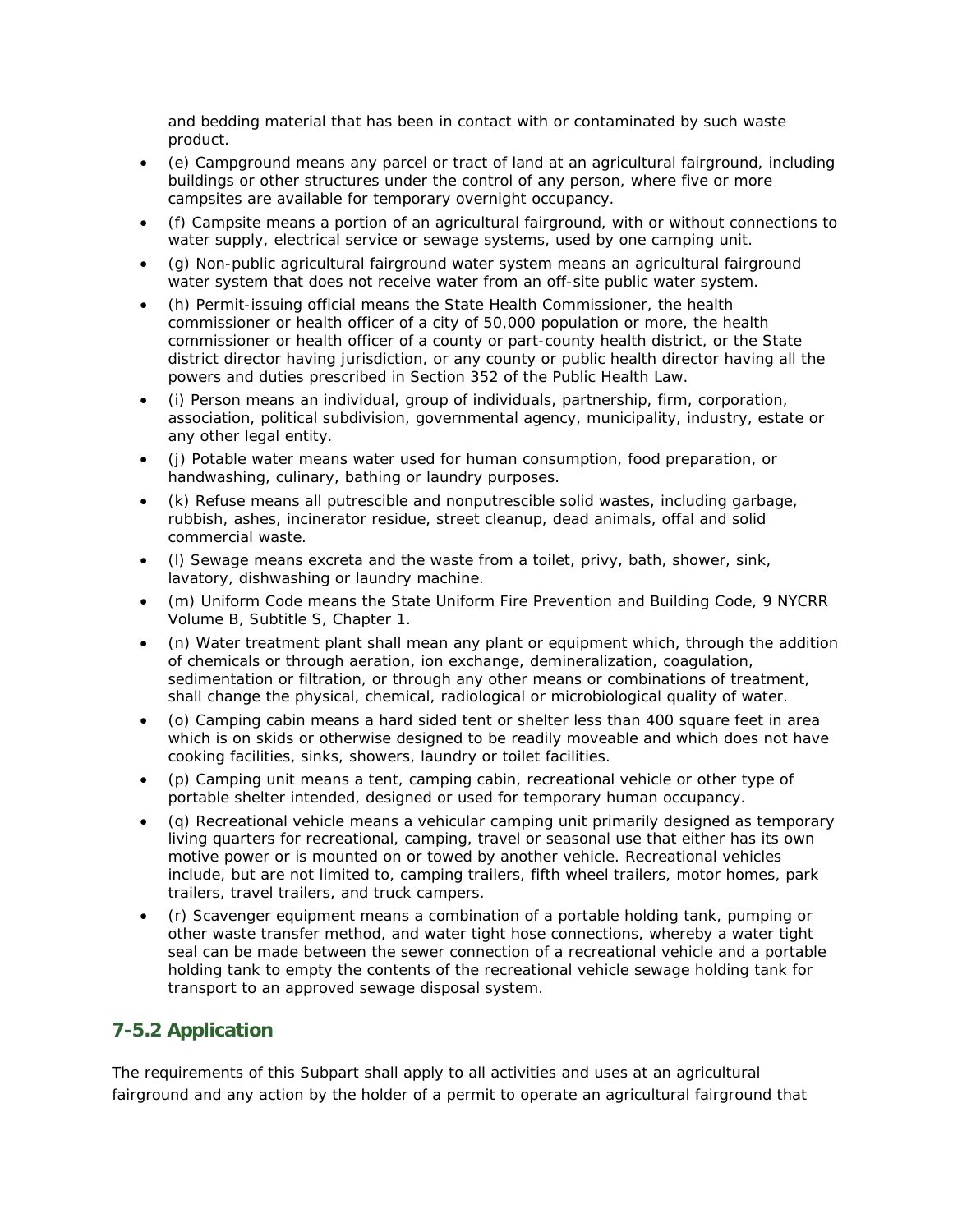impacts the agricultural fairground; provided, however, that the requirements of this Subpart shall not apply to an agricultural fairground for which the Commissioner has determined that compliance with these requirements is not necessary to protect public health. In making such determination, the Commissioner shall consider at least the following factors: the nature of the activities at the fairground, the duration of the activities at the fairground, the use of the water system at the fairground, the presence of animals at the fairground, fairground animal waste handling practices, and the extent to which the fairground is subject to the regulations of other governmental agencies.

#### **7-5.3 Permit for operation, inspections, access**

- (a) The operation of an agricultural fairground without a permit is prohibited unless the Commissioner has determined, pursuant to Section 7-5.2, that compliance with the requirements of this Subpart is not necessary to protect public health.
- (b) Application for permit. An application for a permit to operate an agricultural fairground shall be submitted by a person who owns an agricultural fairground to the permit-issuing official at least 30 days before initial operation or the expiration of an existing permit.
- (c) An application for a permit to operate an agricultural fairground may be denied when the applicant has previously failed to comply with one or more requirements of this Subpart, the agricultural fairground is a potential source of danger to the general public or persons at the agricultural fairground, or the agricultural fairground does not comply with one or more requirements of this Subpart.
- (d) A permit to operate an agricultural fairground shall be issued for a period of not more than one year from the date of issue. A conditional permit may be issued in recognition of partial use of the fairground facility. A permit shall not be transferable or assignable and shall expire upon a change of the owner of the agricultural fairground, upon the date stipulated by the permit-issuing official or upon its revocation.
- (e) Revocation, suspension. A permit to operate an agricultural fairground may be revoked or suspended by the permit-issuing official or the State Commissioner of Health if the agricultural fairground for which the permit was issued is found to have been maintained, operated or occupied in violation of the Public Health Law, the State Sanitary Code, or the sanitary code of the health department having jurisdiction over the agricultural fairground. A permit may be revoked upon request of the permittee or upon abandonment of operation.
- (f) Any permit-issuing official, and his or her designees, shall be allowed entry at any reasonable time to inspect any property operated or believed to be operated as an agricultural fairground.
- (g) A separate permit for a food service establishment, temporary residence or campground operating within the agricultural fairground shall not be required unless such food service establishment, temporary residence or campground is operated by a person other than the owner of the agricultural fairground.
- (h) A permit to operate an agricultural fairground shall be posted in a conspicuous place on the premises.

#### **7-5.4 Owner responsibilities and reporting requirements**

• (a) Each owner of an agricultural fairground must submit a report assessing all water sources at their respective fairgrounds. This report shall be prepared by a New York State licensed professional engineer, and must be submitted to the permit-issuing official at least 60 days before any event. This report is not required if the owner of the agricultural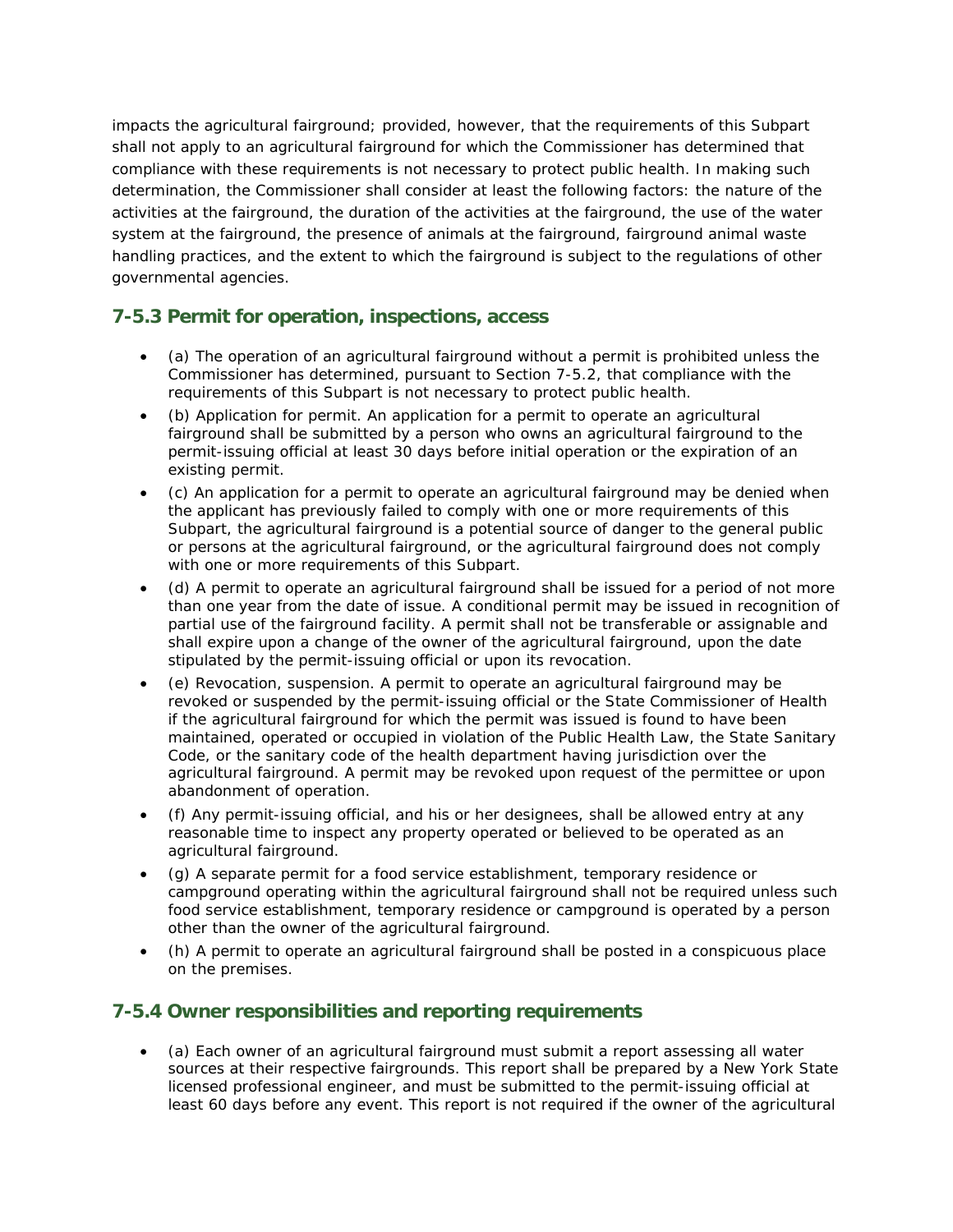fairground can demonstrate that other documentation has been submitted to the permitissuing official that adequately addresses the required components of the report, as specified in this Section. This report shall address all drinking water sources for agricultural fairgrounds served by a non-public fairground water system and address all on-site water sources for those served by an off-site public water system. It shall include a sanitary survey and historical data and information on source development and quality; distributionsystem operations, including an assessment of actual and possible crossconnections; wastewater disposal; and solid and animal waste storage, handling and disposal practices, and certifying that any non-potable water supply is adequately separated from the potable water supply and conspicuously labeled as a non-potable water supply. Such report shall identify the location of all on-site structures and buildings, sources of on-site water (potable or non-potable), water distribution systems, wastewater treatment facilities, and solid and animal waste storage and handling facilities, and shall adequately characterize the hydrogeology of the fairground. Such report shall also evaluate the fairground infrastructure's compliance with this Subpart and identify each aspect on noncompliance and preferred options for compliance.

- (b) The owner of an agricultural fairground shall designate an individual to be in charge of the fairground property and to maintain the fairground facilities. Such individual shall be on or available to promptly be on the fairground property at all times when the agricultural fairground is occupied or open for occupancy. The telephone number or other method for summoning this individual shall be posted conspicuously in an area readily accessible by the agricultural fairground occupants.
	- o (1) The agricultural fairground owner or the owner's designee shall successfully complete an adequate course of instruction with a curriculum including, but not limited to, the operation and/or oversight of agricultural fairground water supplies, sewage disposal, animal waste handling, and food service establishments.
- (c) The agricultural fairground owner shall be responsible for operation and maintenance of the fairground infrastructure, including the water supply, sewage disposal, animal waste, toilet and handwashing facilities, in accordance with the requirements of this Subpart.
- (d) The agricultural fairground owner must provide a written schedule and description of events for each calendar year to the permit-issuing official at least 30 days prior to the first scheduled event for the year. The schedule may be revised as necessary and the permit-issuing official shall be notified prior to any additional or rescheduled events.
- (e) The agricultural fairground owner must require that all food service, campground or temporary residence facilities not operated by the agricultural fairground owner possess a valid permit as required by this Title.
- (f) The agricultural fairground owner shall report the following to the permit-issuing official as soon as possible, and no later than 24 hours from the date of the occurrence or date the operator should reasonably have known of the occurrence.
	- o (1) any public health hazard specified in section 7-5.5(b) of this Subpart or any illness suspected to be associated with such hazard; or
	- o (2) any illness suspected to have resulted from consumption of food from a food service establishment at the agricultural fairground.

#### **7-5.5 Enforcement**

- (a) Permits and placarding.
	- o (1) A permit-issuing official may order any agricultural fairground operating without a permit to close and remain closed until a valid permit for operation of the agricultural fairground is obtained.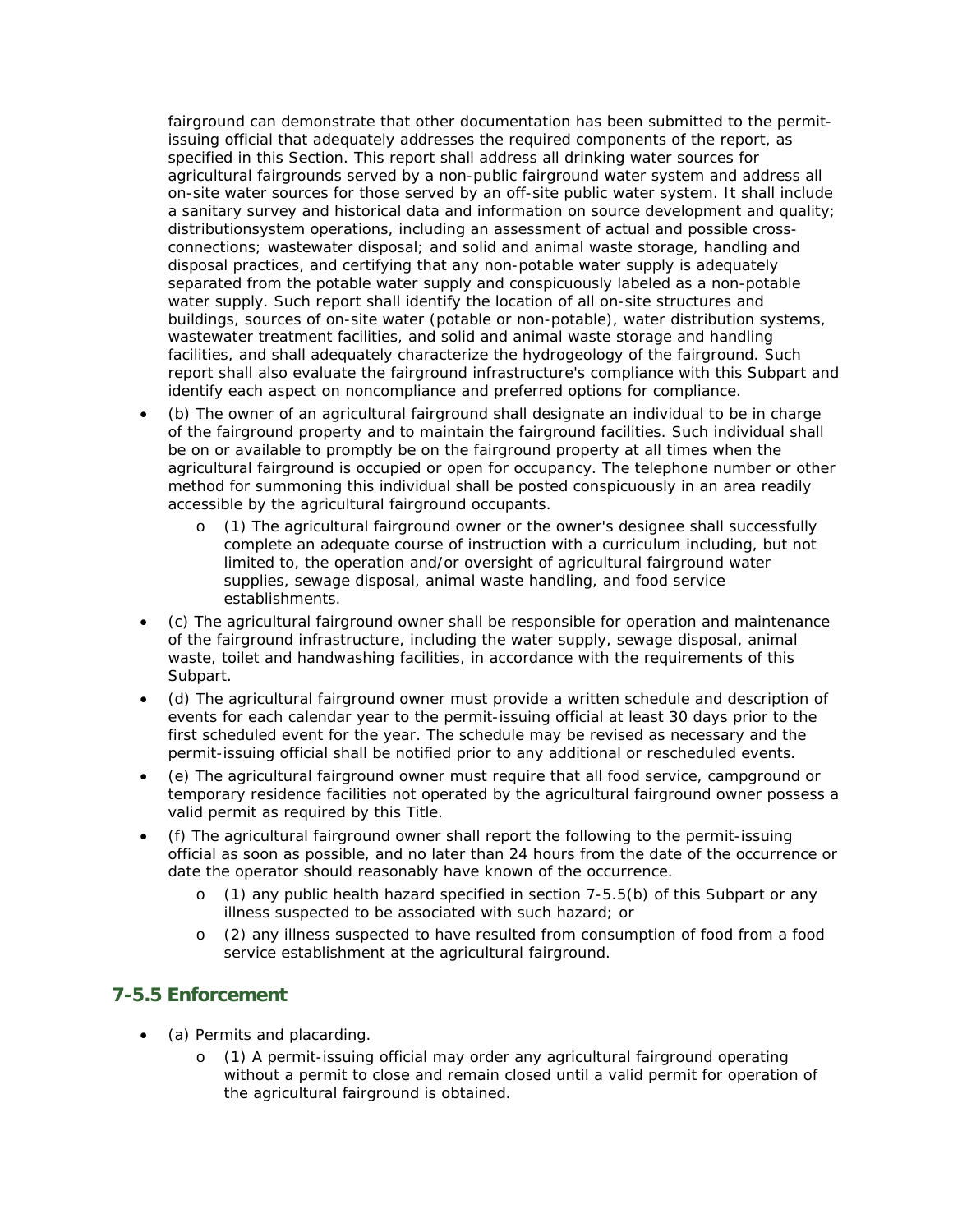- o (2) The enforcement procedures delineated in Sections 12, 12-a, 12-b, 16, 206, 225, 229, 308, 309, 1303-1305, and/or 1308 of the Public Health Law shall be used. When a public health hazard is found, that portion of the agricultural fairground where the hazard is located may be placarded to prohibit its use until the hazard is eliminated. When a placard is used, it shall be conspicuously posted at each entrance or walkway leading to the portion of the property where the hazard exists. Concealment, mutilation, alteration or removal of this placard without permission of the permit-issuing official is prohibited. The placard shall state the authority for its placement and indicate that concealment, mutilation, alteration or removal of it by any person without the permission of the permitissuing official shall constitute a violation of this Subpart and the Public Health Law.
- o (3) As soon as possible, and in any event within 15 days after placarding an agricultural fairground or portion thereof, the permit-issuing official shall provide the owner an opportunity to be heard and present evidence that the continued operation of the agricultural fairground or placarded portion thereof does not constitute a danger to the health or safety of the public. The hearing shall be conducted by the permit-issuing official or his or her designated hearing officer.
- (b) Public health hazards.
	- o (1) A public health hazard is any condition which can be reasonably expected to be responsible for or cause illness, physical injury or death. Any of the following conditions are public health hazards which require the permit-issuing official or his or her designated representative to order immediate correction or to immediately commence an enforcement action as provided by the Public Health Law and/or this Subpart:
		- (i) the potable water serving the agricultural fairground contains one or more contaminants in excess of one or more maximum levels prescribed in applicable sections of Part 5 of this Title and/or Section 7-5.12(g) of this Subpart;
		- (ii) use of an unapproved or contaminated water supply source;
		- (iii) insufficient quantity of water to meet drinking or sanitary demands;
		- (iv) hazardous or toxic chemical contamination of the potable water supply;
		- (v) disinfection of the potable water supply which is inadequate to destroy harmful microorganisms or to maintain a specified chlorine residual;
		- (vi) the presence of cross-connections or other faults in the agricultural fairground's water distribution or plumbing system which results, or may result, in the contamination of the potable water supply;
		- (vii) the presence or storage at the agricultural fairground of animal waste which results, or may result, in contamination of a water supply;
		- (viii) inadequately treated sewage discharging on the ground surface in location accessible to agricultural fairground occupants which results, or may result in contamination of a water supply;
		- (ix) if food service is provided by the agricultural fairground owner, the presence of any public health hazard identified in section 14-1.10(b) or (c) of this Title;
		- (x) the condition of the electric service, wiring or electrical system components in the camping area is such that an imminent fire or shock hazard exists; and
		- (xi) any other condition determined by the permit-issuing official to be a public health hazard.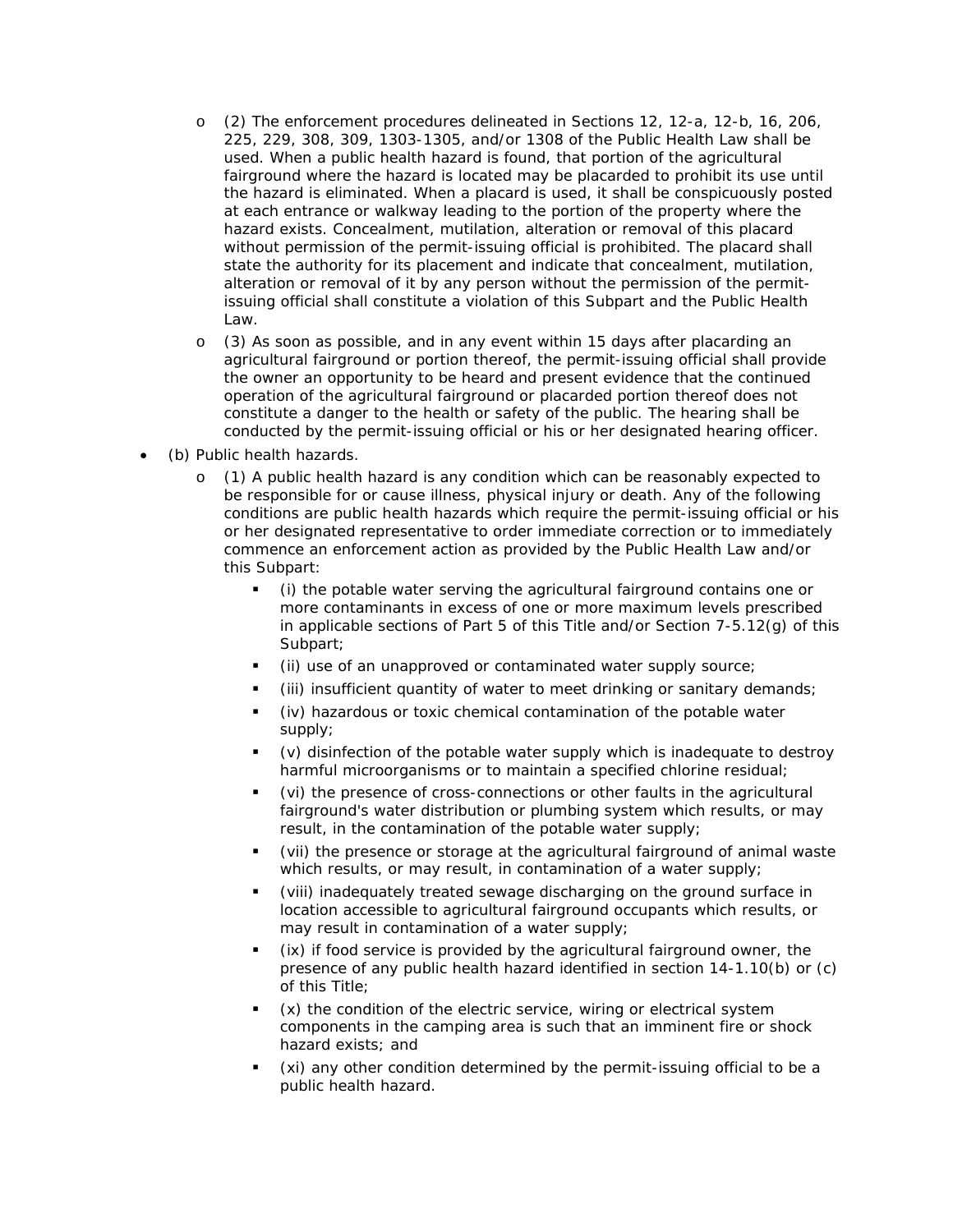#### **7-5.6 Variances and waivers**

- (a) A variance shall mean permission for an agricultural fairground owner to delay implementation of one or more provisions of this Subpart. In order to obtain sufficient time to comply with a provision of this Subpart, an agricultural fairground owner may submit a written request to the permit-issuing official for a variance. A request for a variance will be granted only if the owner demonstrates that the health and safety of the public will not be prejudiced by the variance, and that immediate compliance with the provision in question would create practical difficulty or hardship. An owner must comply with all of the terms of a variance, and comply with the requirements of this Subpart by the date specified in the variance.
- (b) A waiver shall permit the use of alternative arrangements that do not satisfy one or more requirements of this Subpart, but nonetheless protect the health and safety of the agricultural fairground occupants and the public. To obtain a waiver from one or more requirements of this Subpart, an agricultural fairground owner must submit a written request to the permit-issuing official for a waiver from each such requirement; provided, however, that no waiver from the requirement that the agricultural fairground's on-site water supply be disinfected may be granted. Such request must explain how the alternate arrangements will provide adequate protection of the health and safety of the fairground occupants and public. The permit-issuing official shall obtain the approval of the State Department of Health prior to granting or denying a request for a waiver. An owner must comply with all of the terms of a waiver. A waiver will remain in effect indefinitely unless revoked by the permit-issuing official after a determination that continuation of the waiver would jeopardize public health or a person other than the recipient of the waiver commences ownership of the fairground.

#### **7-5.7 Notice of construction, enlargement, development, improvement or conversion required; prior approval**

- (a) Prior to construction of structures for overnight occupancy, a campground or campsites, food service, water and sewage facilities, including alterations, enlargements, conversions, or relocation of such structures, campsites, or facilities, the owner shall submit written notice of intent to the permit-issuing official at least 30 days prior to the commencement of work. The notice shall contain the name of the city, village, or town in which the property is located, the street address of the development, improvement, or conversion, and the name, mailing address, and telephone number of the person giving the notice.
- (b) Upon review of the notice submitted in accordance with Subdivision (a) of this Section and to determine whether the proposed construction, enlargement, development, improvement or conversion will be consistent with the requirements of this Subpart, the permit-issuing official may require the submission of plans and specifications for review and approval. No such work shall commence until all required plans and specifications have been approved by the permit-issuing official.

#### **7-5.8 Campgrounds and campsites**

- (a) Campsite space requirements. A campsite shall meet the space requirements specified in either paragraph 1, 2, or 3 below as applicable. An agricultural fairground owner may select one or more of these options when establishing campsite sizes within the agricultural fairground.
	- o (1) The minimum area per site for campsites that existed prior to March 7, 2001 shall be either: 1,500 square feet; or, in compliance with paragraph (2) or (3) of this section.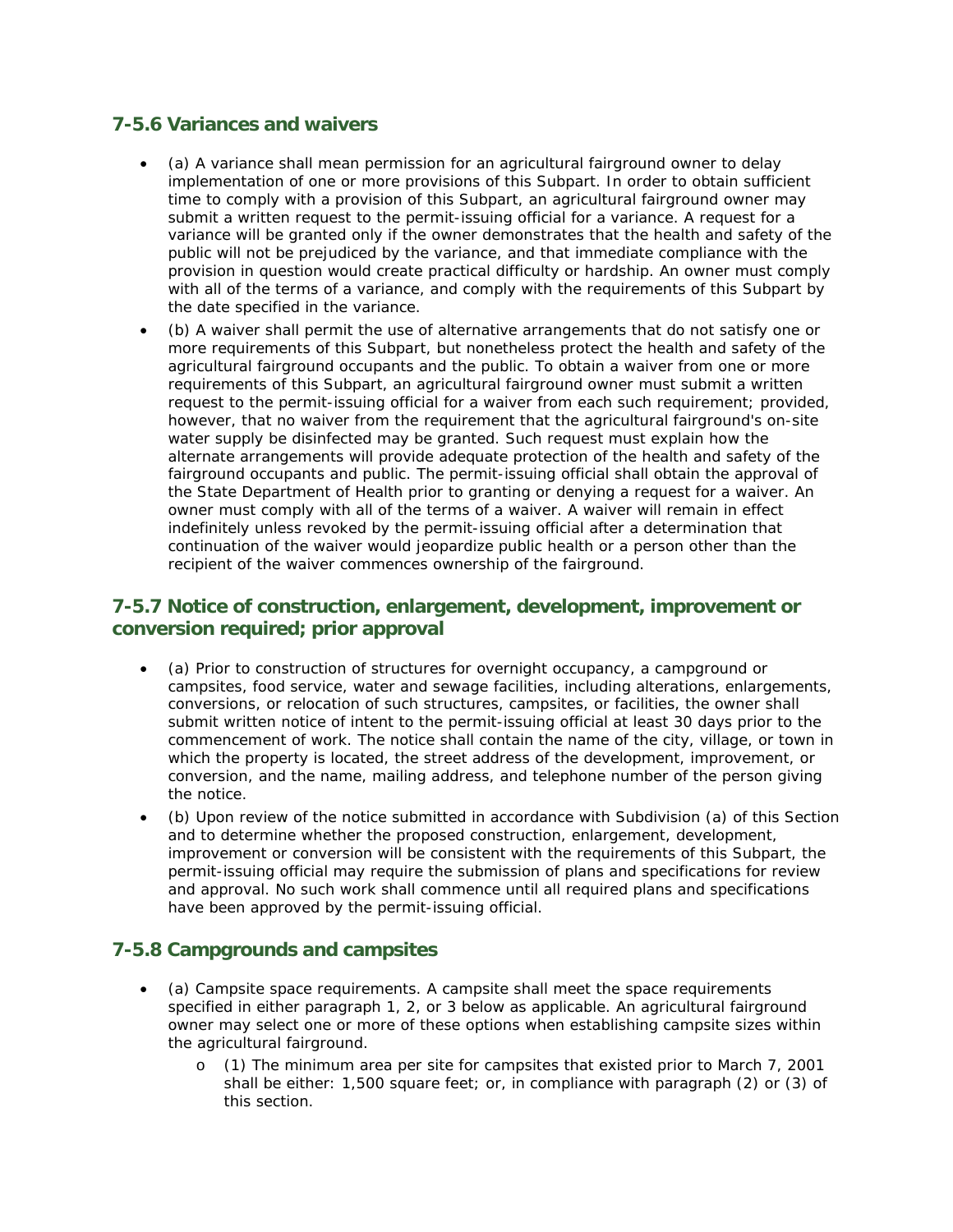- o (2) New campsites constructed and existing campsites modified after March 7, 2001 shall be a minimum of 1,250 square feet. These campsites shall be large enough to allow at least a five foot clearance between the boundaries of the campsite and the exterior surfaces of the camping unit placed on it as well as any add-on structures or appurtenances attached to it, so as to provide for a 10 foot separation distance between camping units on adjacent campsites.
- o (3) The minimum area per site may be less than the requirements specified in 7- 5.8(a)(1) and (2) when:
	- (i) a separation distance of 10 feet or greater is maintained between camping units including any add-on structures or appurtenances attached to the camping unit; or
	- (ii) a separation distance of at least 5 feet is maintained between camping units including any add-on structures or appurtenances attached to the camping units; and
		- *(a)* Charcoal grills, gas grills or other open flame cooking devices cannot be used within 10 feet of any camping unit.
		- *(b)* Bonfires or recreational fires are prohibited on campsites. Such fires cannot be conducted within 25 feet of any camping unit.
		- *(c)* Adequate fire extinguishers or other extinguishing equipment shall be readily available to all camping areas. Fire extinguishers, where used, shall be installed and maintained in accordance with the recommendations of the equipment manufacturer and generally accepted standards.
		- *(d)* Fire apparatus access roads shall be provided within 300 feet of each camping unit and shall have an unobstructed width of no less than 20 feet and an unobstructed vertical clearance of not less than 13 feet 6 inches.
- (b) Electrical.
	- o (1) Installation of electrical service, wiring, and fixtures shall conform to the Uniform Code. A certificate of approval provided by a qualified electrical inspector shall be submitted for all new electrical work.
	- o (2) The electrical service, wiring and fixtures shall be in good repair and safe condition. Where conditions indicate a need for inspection, the electrical service and wiring shall be inspected by a qualified electrical inspector, and a copy of the inspection report and certificate of approval shall be submitted to the permitissuing official.

#### **7-5.9 Overnight transient occupancy**

Structures at an agricultural fairground not meeting the definition of a camping unit which are available for overnight transient occupancy shall meet the requirements of Subpart 7-1 of this Title.

#### **7-5.10 Surface drainage**

An agricultural fairground owner shall ensure that an agricultural fairground is maintained so that adequate surface drainage is provided during its operation.

#### **7-5.11 Food service**

All food service operations shall comply with the requirements of Part 14 of this Title.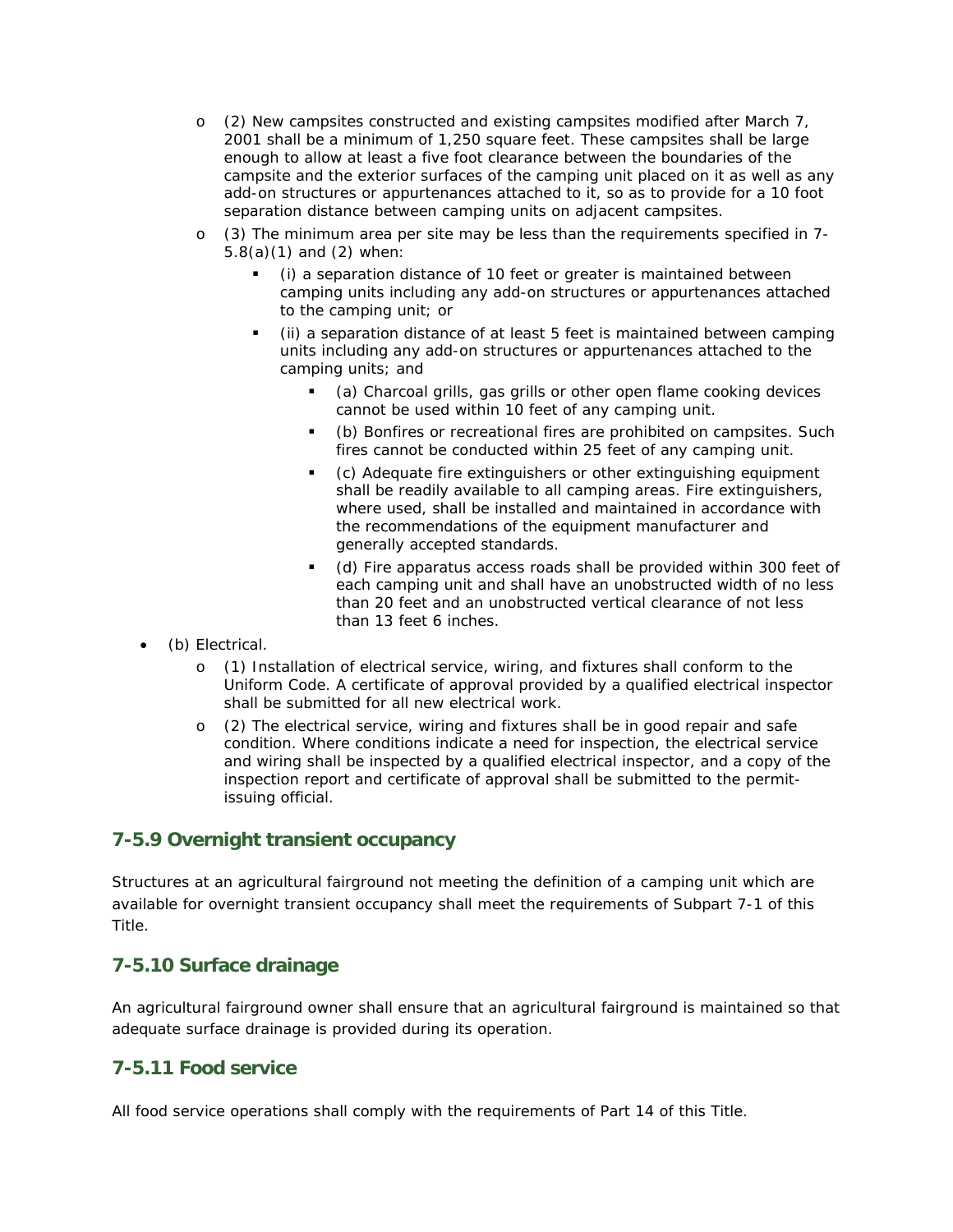### **7-5.12 Water supply**

- (a) An agricultural fairground served by an off-site public water system (as defined in Subpart 5-1 of this Title) must comply with the requirements of Subdivisions  $(d)(1)$ , (d)(3), (d)(4), (d)(5), (d)(6)(i, iii, and iv), (d)(7), (e), (f), (g)(excluding source water and nitrate/nitrite monitoring),  $(h)$ ,  $(i)$ ,  $(j)$ ,  $(2)$ ,  $(k)$ ,  $(l)$  and  $(m)$  of this Section.
- (b) An agricultural fairground served by a non-public agricultural fairground water system must comply with those requirements of Subpart 5-1 of this Title that apply to noncommunity water systems and Subdivisions (c),  $(d)(1)$ ,  $(d)(2)$ ,  $(d)(3)$ ,  $(d)(4)$ ,  $(d)(6)$ , (d)(7), (e), (f), (g), (h), (i), (j), (k), (l) and (m) of this Section. The agricultural fairground owner shall ensure that the agricultural fairground's water supply complies with all applicable requirements.
- (c) Source water.
	- o (1) The only permissible water sources shall be those taken from a ground water aquifer (ground water source) and developed in accordance with Subdivision (d)(3) of this Section; provided, however, an admixture of ground water and surface water or water exposed to the ground surface is not permitted. Shallow well points and dug wells are prohibited.
- (d) Planning, siting, treatment and approval.
	- o (1) Siting Before an agricultural fairground owner initiates construction of a new agricultural fairground water system, the owner shall notify the permit-issuing official and, to the extent practicable, given the topography of the fairground and generally accepted engineering practice, avoid locating part or all of the agricultural fairground water system at a site which:
		- (i) is subject to a significant risk from earthquake, fire or any other potentially catastrophic event; or
		- (ii) is within the floodplain of a 100-year flood or is lower than any recorded high tide in the vicinity of the agricultural fairground.
	- o (2) A non-public agricultural fairground water system shall be designed, constructed, located and protected from existing or potential sources of contamination in a manner approved by the permit-issuing official. All nonpublic agricultural fairground water sources shall be located upgradient of potential sources of contamination and the minimum separation distances between any potential source of contamination and a potable water source shall be as follows:

| <b>Potential Contamination Source</b>                                                                | <b>Minimum Distance from</b><br><b>Potable Water Source (in</b><br>feet) |
|------------------------------------------------------------------------------------------------------|--------------------------------------------------------------------------|
| Waste Water Treatment System Absorption Field<br>Seepage Pit                                         | 100<br>150 <sup>1</sup>                                                  |
| Barnyard, Silo, Barn, Gutter, Animal Pen;<br>including any animal waste storage and handling<br>area | 100                                                                      |

 $1$  When sewage treatment systems are located in coarse gravel, the closest part of the treatment system shall be at least 200 feet away from the well.

- o (3) Approval of plans and completed works.
	- (i) No agricultural fairground owner shall make, install or construct, or allow to be made, installed or constructed, an agricultural fairground water system or any addition or deletion to or modification of an agricultural fairground water system until the plans and specifications for such system,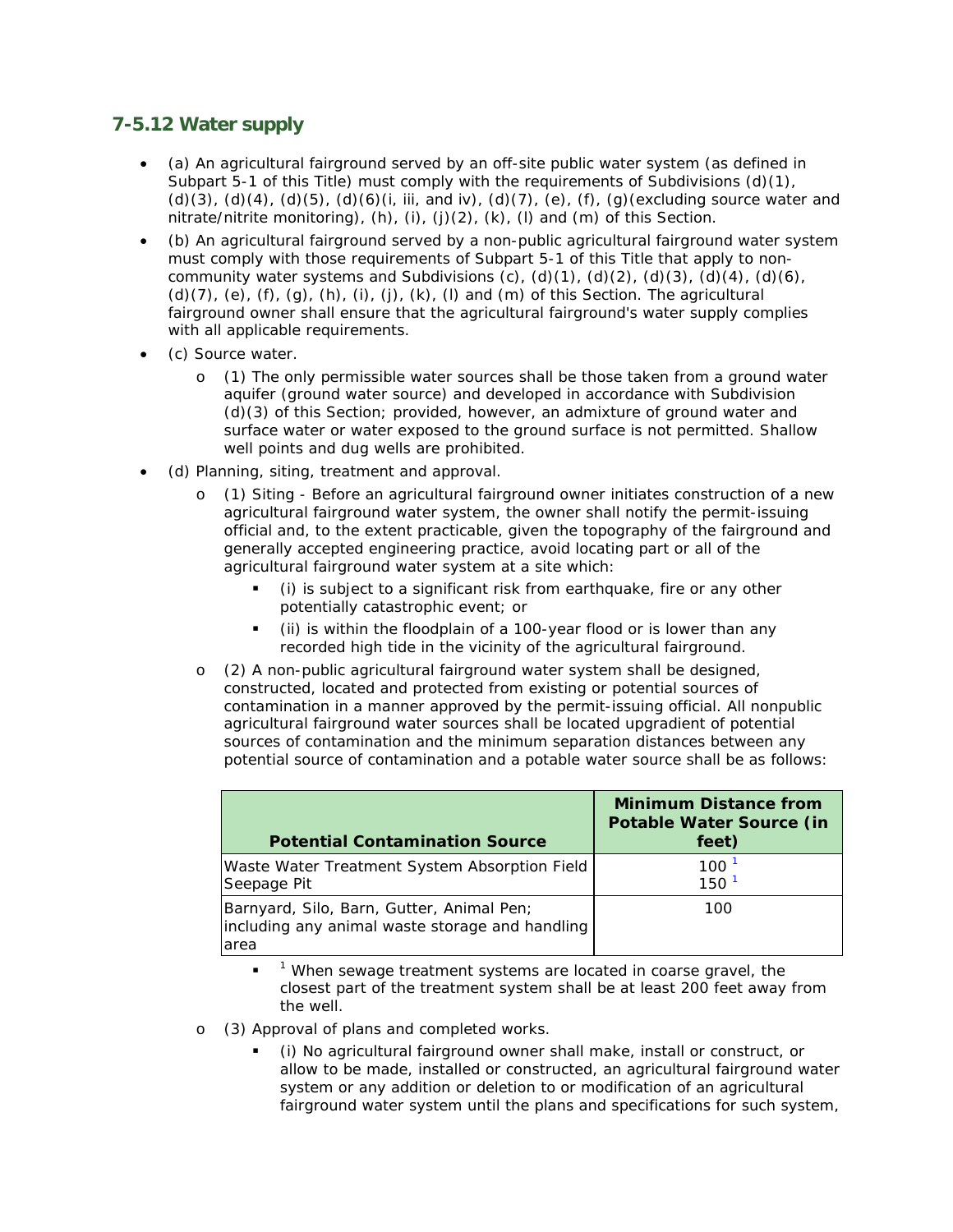or any addition or deletion or modification of such system, have been submitted to and approved by the permit-issuing official.

- (ii) Recommended Standards for Water Works, (See Appendix 5-A, infra) 1997 edition, published by Health Research Inc., P.O. Box 7126, Albany, NY 12224 available for public inspection at the offices of the records access officer of the New York State Department of Health, Empire State Plaza, Corning Tower, Albany, NY 12237, shall, in their entirety, be the basis on which all plans and specifications for agricultural fairground water systems will be reviewed and approved. The department may allow deviations from these standards in accordance with procedures and criteria established by the Commissioner.
- (iii) The permit-issuing official may approve such plans or require such modification as is necessary to protect public health or safety. Application for plan approval shall be made on a form prescribed by the permit-issuing official.
- (iv) An agricultural fairground owner shall receive written approval from the permit-issuing official before placing into service any agricultural fairground water system made, installed, constructed, expanded, reduced or modified pursuant to this section.
- o (4)Reporting emergencies interruptions, changes in sources or treatment. The agricultural fairground owner shall report, or ensure that a person acting on his or her behalf reports, any incident or condition which affects, or may affect, the quantity or quality of the agricultural fairground water supply to the permitissuing official as soon as possible but in any event no later than 24 hours from the occurrence. There shall be no change made to the source, or method of treatment, of the potable water supply, either temporary or permanent, without first receiving written approval from the permit-issuing official. An adequate supply of potable water must be provided and maintained during all times of agricultural fairground operation.
- o (5) Adequacy of distribution system. The agricultural fairground owner shall ensure that the agricultural fairground water system is maintained and operated to assure a minimum working pressure of 20 pounds per square inch at ground level at all points in the distribution system. Measurements of pressure shall be obtained from representative points of use.
- o (6) Providing treatment for agricultural fairground water systems. The agricultural fairground owner shall provide such treatment as necessary to deliver to the consumer a water conforming to the requirements of this section.
	- (i) Every agricultural fairground water distribution system shall have the capability to provide disinfection for the purpose of annual start-up and/or booster chlorination.
	- (ii) Minimum treatment for a ground water source shall be disinfection by chlorination in a manner which is adequate to destroy harmful microorganisms and approved in writing by the permit-issuing official. Other disinfection methods the State Commissioner of Health has determined in writing to be of comparable effectiveness shall be permitted.
	- (iii) The free chlorine residual disinfection concentration in the water entering the distribution system cannot be less than 0.2 milligrams per liter (mg/l) for more than four hours.
	- (iv) Any on-site disinfection system must have redundant components to ensure continuous disinfection. Auxiliary power with automatic start and alarm is required at all disinfection facilities where a power outage would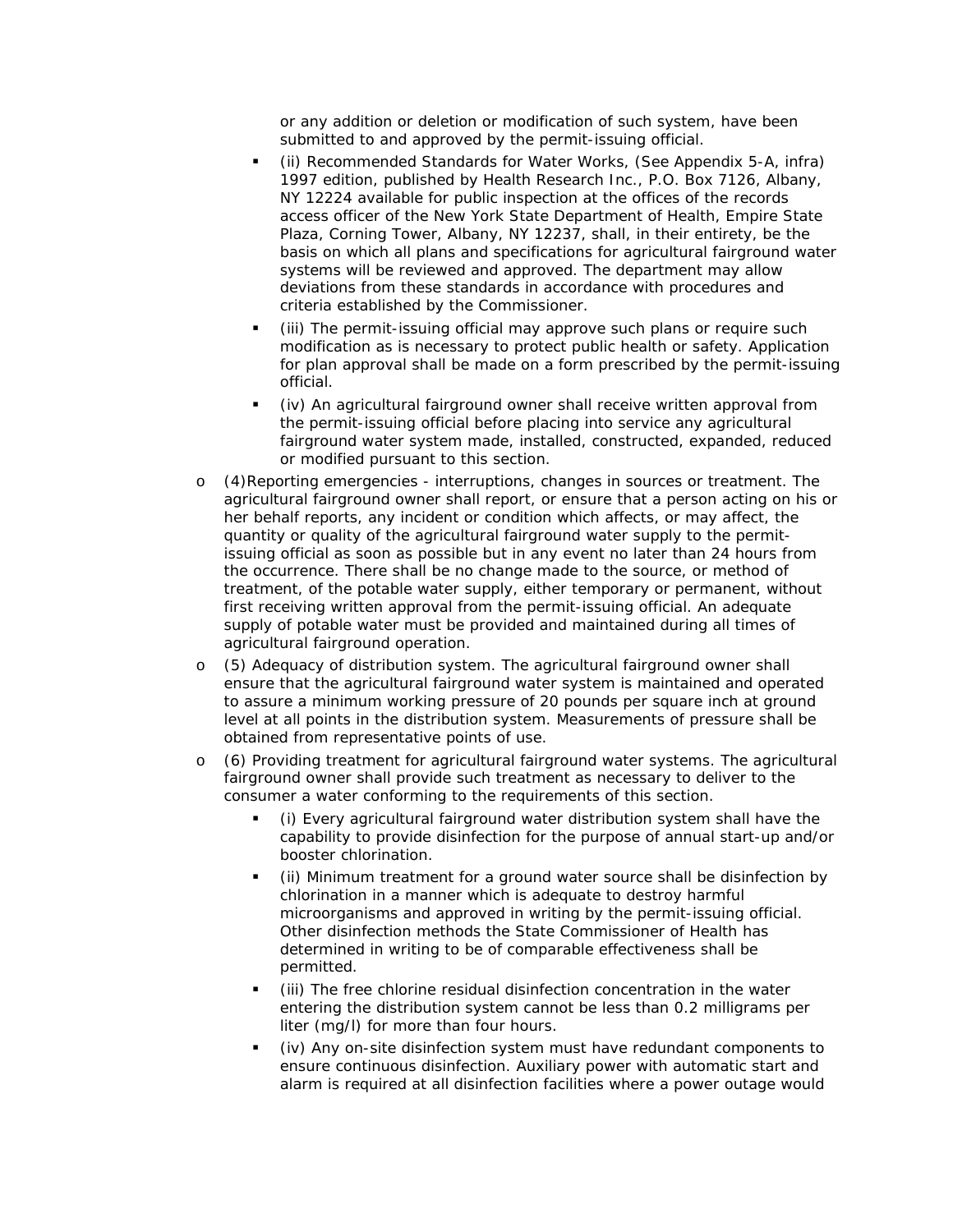result in a loss or reduction in the ability of the system to maintain a disinfection concentration as required by this Subpart.

- o (7) Campgrounds water supply.
	- (i) Potable water shall be readily available, easily accessible and in a quantity capable of providing at least 55 gallons per day per campsite, which includes water use for toilets, hand washing, showers and individual campsite food preparation and clean-up.
	- (ii) Potable water shall be provided within 250 feet of all campsites. One water spigot with a soakage pit or other disposal facilities shall be provided for each 10 campsites not provided with individual spigots on the campsites.
- (e) Annual start-up. The agricultural fairground owner must ensure and confirm in writing to the permit-issuing official that the following actions have been taken with respect to the agricultural fairgound water system, 15 days prior to the opening of the first event for which the water supply is utilized each year:
	- o (1) All water mains that are not subject to continuous water use shall be adequately flushed and coliform samples shall be collected in accordance with Subdivision (g)(1) of this Section.
	- o (2) All water mains that are not subject to continuous water use shall be disinfected by:
		- (i) completely filling the main to remove all air pockets, flushing the main to remove particulates, and filling the main with potable water. The potable water shall then be chlorinated by feeding liquid hypochlorite at a constant rate such that the water will not have less than a 25 mg/l free chlorine residual throughout the agricultural fairground water system. After a 24-hour holding period there must be a free chlorine residual of not less than 10 mg/l throughout the agricultural fairground water system; or
		- (ii) using a disinfection method the State Commissioner of Health has determined in writing to be of comparable effectiveness.
	- o (3) Free chlorine residual disinfection concentrations shall be measured for the two days immediately following the completion of the main disinfection, as prescribed in Subdivision (e)(2) of this Section, at representative points in the distribution system, to ensure chlorine residuals of not less than 0.2 mg/l.
	- o (4) All existing distribution systems shall be surveyed to ensure there are no physical connections between the potable water supply and any non-potable water supply, and any non-potable water supply shall be conspicuously labeled as a non-potable supply.
	- o (5) Any connection to the potable water supply without an air gap shall have at a minimum an anti-siphon valve or vacuum breaker or additional protection sufficient to address the degree of hazard.
- (f) Prior to individual event start-up. The agricultural fairground owner must ensure, and confirm in writing, in a monthly operation report to the permit-issuing official, that the following actions have been taken with respect to the agricultural fairgound water system:
	- o (1) All portions of an agricultural fairground water system that are not subject to year-round water use shall maintain a minimum of a .2 mg/l free chlorine residual at representative points throughout the distribution system for at least the two days prior to the opening of each event at the agricultural fairground.
	- o (2) Additional flushing may be required at the discretion of the permit-issuing official when he or she has reason to believe that the chlorine residual has diminished, and the potential exists for a Total Coliform and/or E.coli violation as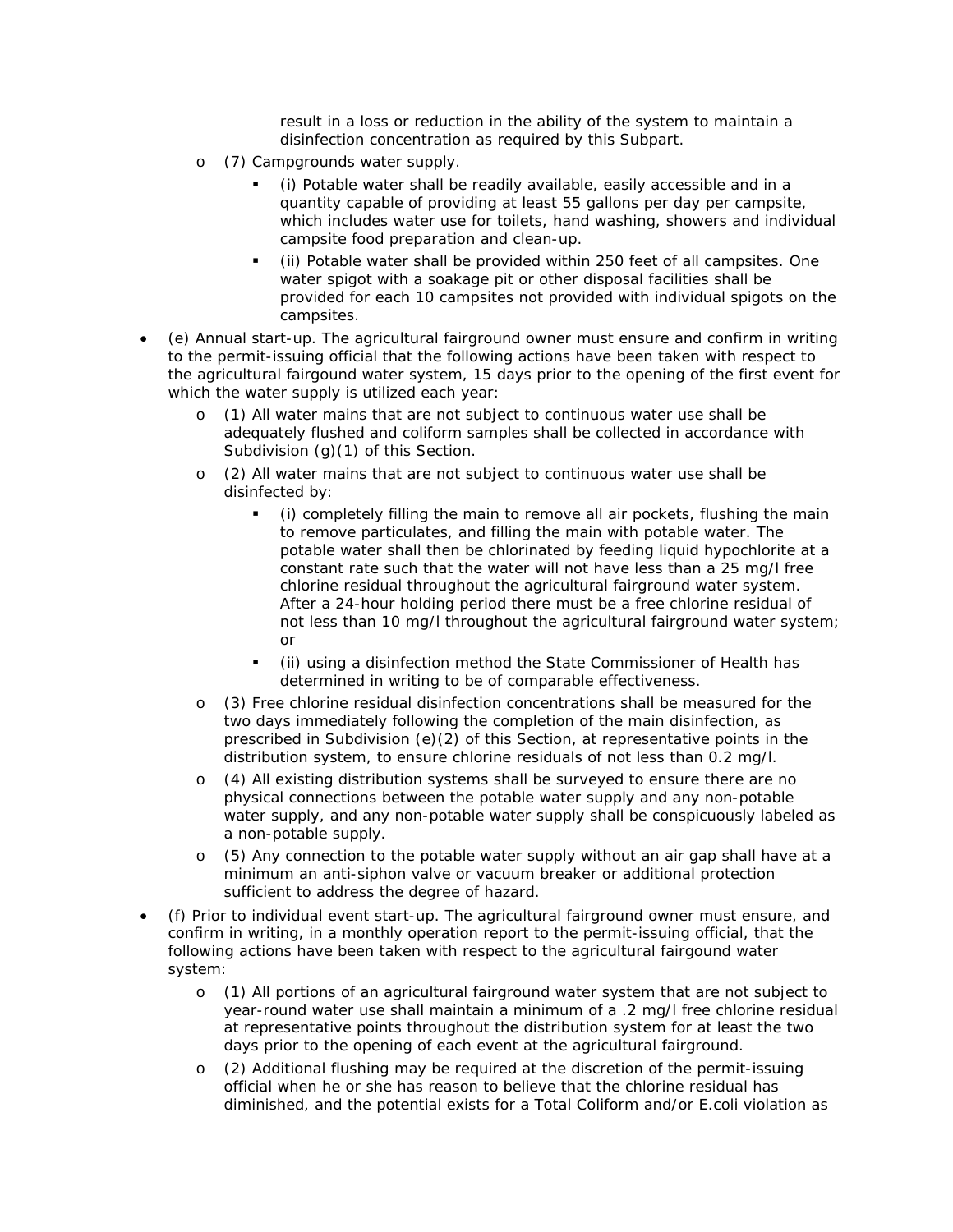set forth in Subdivision (g)(1) of this Section or a contaminant may present a risk to public health.

**Nitrate, Nitrite, Total Nitrate and Nitrite, and Microbiological** 

- (g) Maximum Contaminant Levels (MCLs) and monitoring frequency.
	- o (1) The agricultural fairground owner must monitor the agricultural fairground water system and ensure its compliance with the MCLs as set forth below:

| $\mathbf{u}$ and $\mathbf{u}$ and $\mathbf{u}$ and $\mathbf{u}$ and $\mathbf{u}$ and $\mathbf{u}$ and $\mathbf{u}$ and $\mathbf{u}$ and $\mathbf{u}$<br><b>Maximum Contaminant Levels and Monitoring Requirements</b> |                           |                                                                                                                                                  |  |
|-----------------------------------------------------------------------------------------------------------------------------------------------------------------------------------------------------------------------|---------------------------|--------------------------------------------------------------------------------------------------------------------------------------------------|--|
| Contaminant                                                                                                                                                                                                           | <b>MCL</b>                | <b>Monitoring Requirements</b><br><b>Ground Water</b>                                                                                            |  |
| <b>Nitrate</b>                                                                                                                                                                                                        | Nitrogen)                 | 10 mg/l (as One sample per entry point per year (non-public<br>agricultural fairground water system only)                                        |  |
| <b>Nitrite</b>                                                                                                                                                                                                        | 1 mg/l (as<br>Nitrogen)   | One sample per entry point (non-public<br>agricultural fairground water system only)                                                             |  |
| <b>Total Nitrate and</b><br>Nitrite                                                                                                                                                                                   | 10 mg/l (as<br>Nitrogen)  | Separate samples not required. Total of above<br>samples. (non-public agricultural fairground<br>water system only)                              |  |
| <b>Total Coliform</b>                                                                                                                                                                                                 | Any<br>positive<br>sample | Non-public Agricultural Fairground Water<br>System                                                                                               |  |
|                                                                                                                                                                                                                       |                           | Prior to first event of the season:                                                                                                              |  |
|                                                                                                                                                                                                                       |                           | At all sources and at<br>representative points in the distribution system. <sup>1</sup>                                                          |  |
|                                                                                                                                                                                                                       |                           | During each fairground's operating year,<br>monthly:                                                                                             |  |
|                                                                                                                                                                                                                       |                           | At representative points in the<br>distribution system.                                                                                          |  |
|                                                                                                                                                                                                                       |                           | During the County Fair held at the fairground,<br>daily (except for the last 2 days of the event):                                               |  |
|                                                                                                                                                                                                                       |                           | At representative points in the<br>distribution system.                                                                                          |  |
|                                                                                                                                                                                                                       |                           | <b>Off-site Public Water System</b>                                                                                                              |  |
|                                                                                                                                                                                                                       |                           | Prior to first event of the season:                                                                                                              |  |
|                                                                                                                                                                                                                       |                           | At representative points in the<br>▪<br>distribution system. <sup>1</sup>                                                                        |  |
| Escherichia coli<br>$(E.$ coli)                                                                                                                                                                                       | Any<br>positive<br>sample | Any routine total coliform sample or repeat total<br>coliform sample that is coliform positive must be<br>analyzed for Escherichia coli (E.coli) |  |
| Total<br><b>Trihalomethanes</b><br>(TTHM)                                                                                                                                                                             | $0.1$ mg/l                | Permit-issuing official's discretion <sup>2</sup>                                                                                                |  |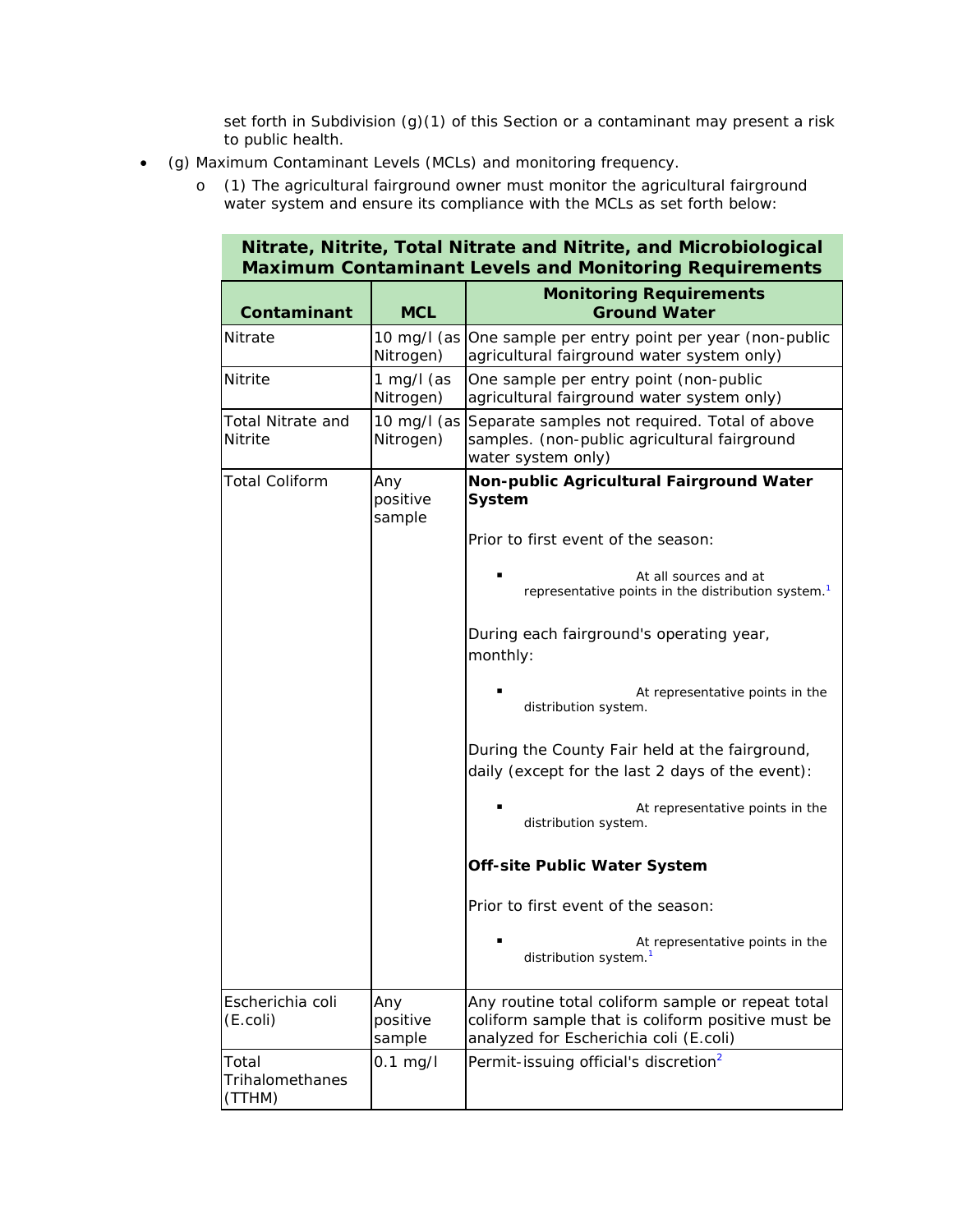- **Tamples must be collected no more than 28 days prior to the first event** of the season and the analytical results from those samples must be submitted in writing to the permit-issuing official no less than 14 days prior to the first event.
- $\blacksquare$  <sup>2</sup> Permit-issuing official's discretion means that the permit-issuing official may require monitoring when he or she has reason to believe that the MCL has been violated, the potential exists for an MCL violation or the contaminant may present a risk to public health.
- o (2) Free chlorine residual disinfection concentrations shall be measured:
	- (i) prior to each individual event at representative points in the distribution system; and
	- (ii) daily during each individual event at representative points in the distribution system.
- o (3) Additional monitoring may be required at the discretion of the permit-issuing official, if the official has reason to believe that an MCL has been violated, the potential exists for an MCL violation or a contaminant may present a risk to public health.
- o (4) The agricultural fairground owner must submit in writing to the permit-issuing official a monitoring plan for the agricultural fairground water system at least 30 days prior to the opening of the first event of the year. This plan must include a detailed map of all sample locations with a description of each sample point.
- (h) Approved laboratories.
	- o (1) For determining compliance with this Subpart, only results of analyses performed by an environmental laboratory approved in accordance with Subpart 55-2 of this Title may be considered.
	- o (2) The agricultural fairground owner shall require the approved environmental laboratory performing such analyses to send laboratory results directly to the permit-issuing official and in a manner prescribed by the permit-issuing official.
- (i) Cross-connection control.
	- o (1) There shall be no physical connection between the agricultural fairground potable water supply and any non-potable water supply. Any non-potable source of water must be adequately separated from a potable supply and conspicuously posted as non-potable water. Any connection to the agricultural fairground water system without an air gap shall have at a minimum an antisiphon valve or vacuum breaker. The permit-issuing official may require additional protection from back-siphonage and/or back-pressure sufficient to address the degree of hazard.
- (j) Protection and supervision of agricultural fairground water systems.
	- o (1) An agricultural fairground owner shall exercise due care and diligence in the maintenance and supervision of all sources of the agricultural fairground water system to prevent its contamination or depletion.
	- o (2) An agricultural fairground owner operating an agricultural fairground water system shall exercise due care and diligence in the operation and maintenance of water system facilities and their appurtenances to ensure continued compliance with the provisions of this Subpart. Facilities approved by the permit-issuing official shall be operated in accordance with their design.
- (k) Operation of an agricultural fairground water system.
	- o (1) The agricultural fairground owner shall employ the appropriate grade of operator to operate the agricultural fairground water system in accordance with the designation of an agricultural fairground water system type listed below: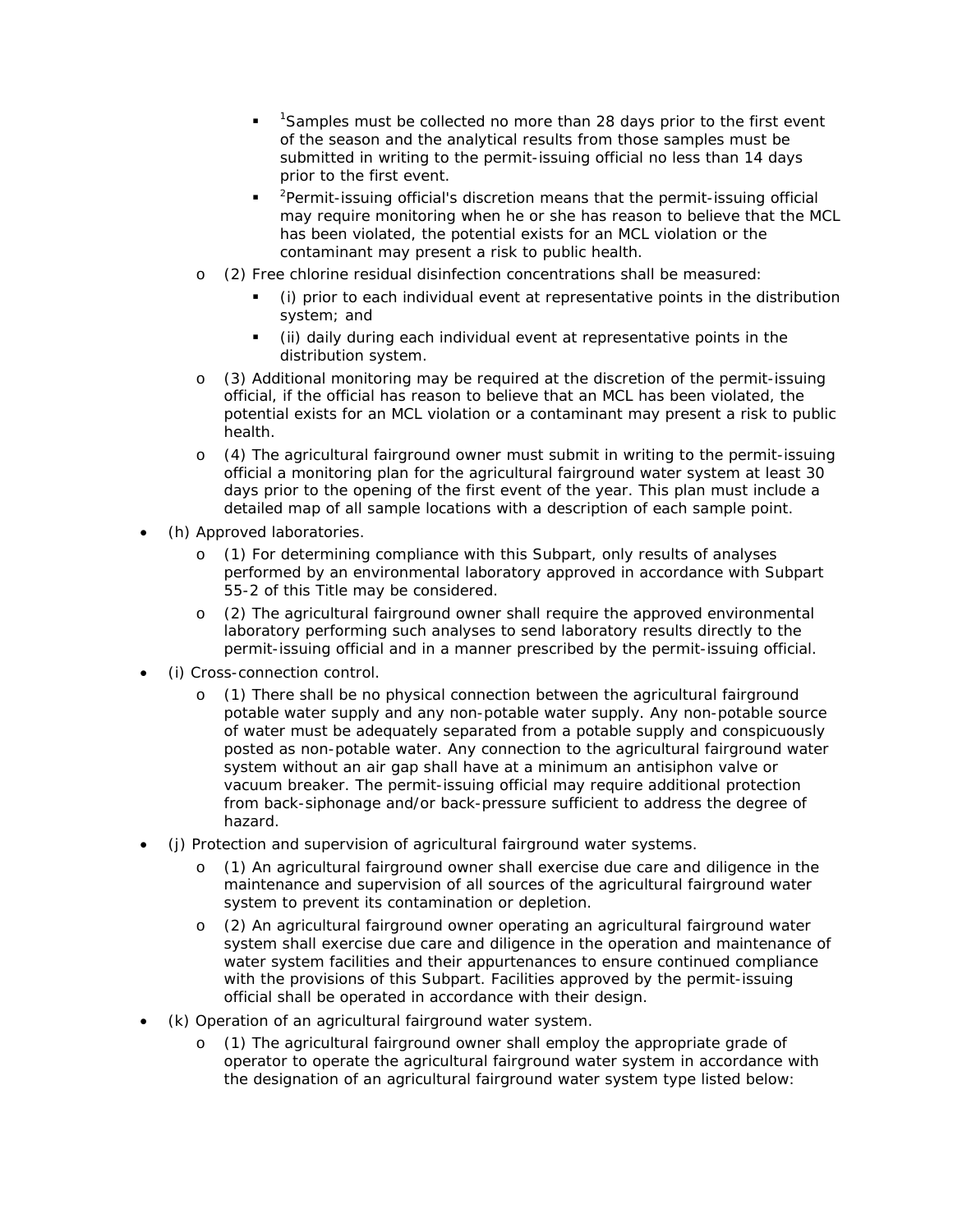| Agricultural fairground water system type                                                                     | <b>Required minimum</b><br>operator grade <sup>1</sup> |
|---------------------------------------------------------------------------------------------------------------|--------------------------------------------------------|
| Agricultural fairground water system with on-site<br>groundwater treatment (i.e. filtration and disinfection) | ШB                                                     |
| Agricultural fairground water system with on-site<br>disinfection                                             |                                                        |
| Purchases water from a public water system as defined<br>in Subpart 5-1.1 (at) of this Title-                 |                                                        |

- **Part 1** Requirements as set forth in Subpart 5-4 of this Title.
- (i) The person or persons in charge of the operation of such agricultural fairground water system shall be certified in accordance with the requirements for the certification of community and non-transient noncommunity water system operators as prescribed in Subpart 5-4 of this Title.
- (ii) An agricultural fairground owner shall keep complete daily records of an agricultural fairground water system when in operation, on forms provided or approved by the department. Copies of such records shall be sent to the permit-issuing official by the 10th calendar day subsequent to each month of operation. These records shall include the results of all tests, measurements or analyses required to be made by this Subpart or requested or ordered by the permit-issuing official.
- (l) Bulk and bottled water supplies.
	- o (1) Bulk water shall not be used at an agricultural fairground for consumptive or culinary purposes unless such use is expressly permitted by the permit-issuing official. Bulk water supplies, if permitted, shall contain a minimum free chlorine residual of 0.5 mg/l, and shall be secured, transported and transferred by a certified bulk water hauler in accordance with Subpart 5-6 of this Title.
	- o (2) Neither the owner of an agricultural fairground, nor any operator of a food service establishment at an agricultural fairground, shall sell, offer for sale or deliver bottled water for human consumption, food preparation or culinary purposes unless the bottled water is certified by the Commissioner of Health in accordance with Subpart 5-6 of this Title.
- (m) Drinking fountains at an agricultural fairground shall be of adequate sanitary design and construction.

## **7-5.13 Sewage treatment/collection**

An agricultural fairground owner shall provide and maintain facilities for the adequate disposal or adequate treatment and disposal of sewage at an agricultural fairground, and ensure that such facilities meet the following requirements:

- (a) Submission of plans. A plan for a proposed new or modified sewage collection and/or treatment facility shall be submitted to the permit-issuing official at least 30 days prior to beginning construction of such facility.
- (b) Plan approval and construction. A permit or written approval for the sewage collection and/or treatment system plan(s) shall be obtained from the permit-issuing official and/or the New York State Department of Environmental Conservation. No construction of a new or modified sewage treatment facility shall be commenced until all required permits and/or written approvals have been received by the applicant. Construction shall be in accordance with the approved plans.